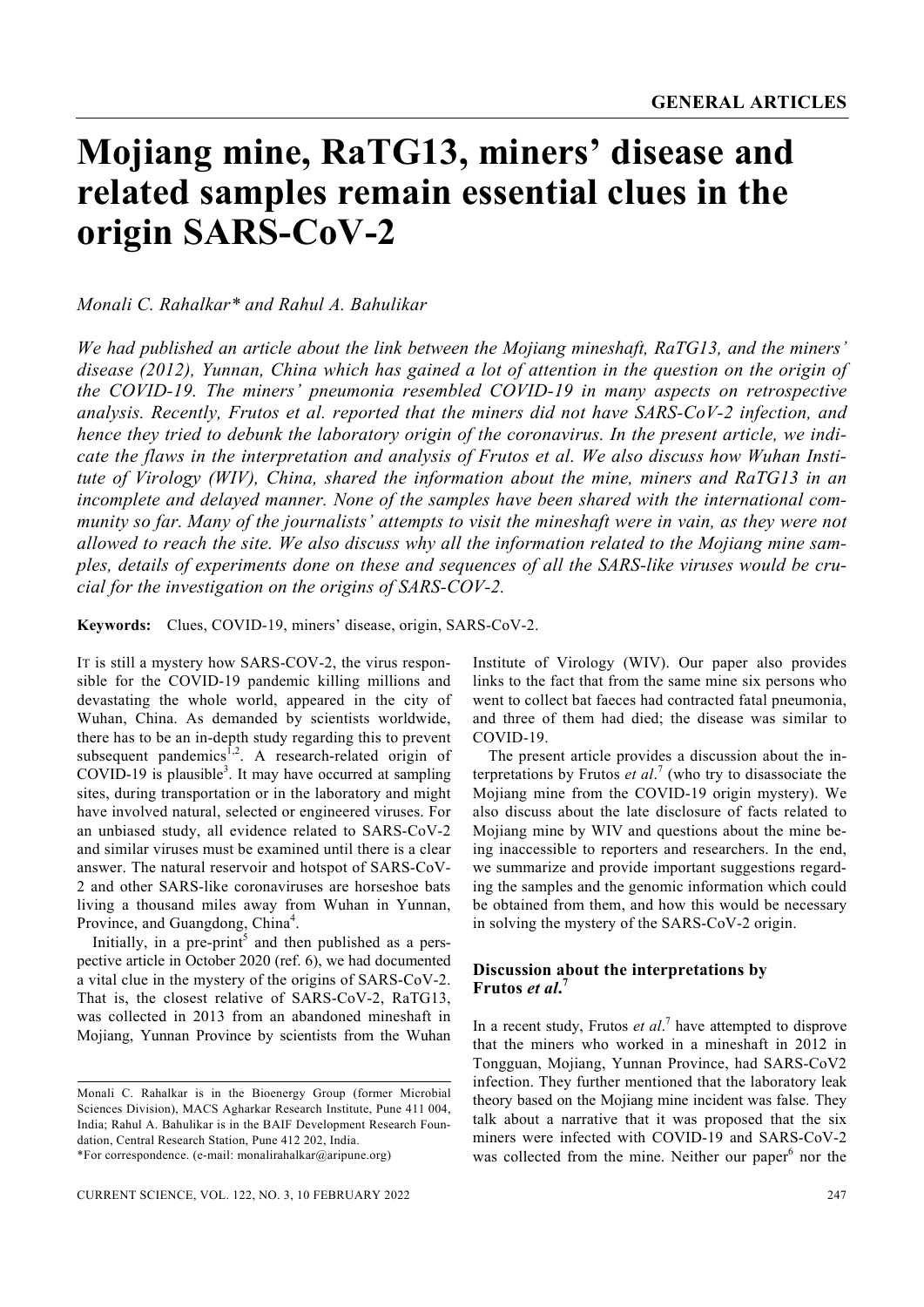## GENERAL ARTICLES

commentary to our paper<sup>8</sup> proposed that the miners were infected with SARS-CoV-2 and hence had COVID-19. What we have presented in our paper is the resemblance between COVID-19 and the miners' pneumonia. Except no human to human transmission was reported after these cases happened in 2012.

## *Major symptoms and radiological features of the miners' pneumonia consistent with COVID-19*

According to the World Health Organization, the most common symptoms listed for COVID-19 are fever, cough and tiredness, similar to those reported in the six miners (who had worked in the Mojiang mine in 2012 and cleaned the bat faeces) https://www.who.int/health-topics/ coronavirus#tab=tab\_3. Fever (80.4%), fatigue (46%), cough (63.1%) and expectoration (41.8%) were the most common clinical manifestations in a meta analysis of 3062 patients<sup>9</sup>. Fruots *et al.*<sup>7</sup> noted that the less common symptoms in COVID-19 such as diarrhoea, headache, etc.<sup>9</sup> were absent in the miners, but these are not the most typical signs present in all COVID-19 patients<sup>10</sup>. Secondly, the cough in COVID-19 is dry and also productive as expectoration has been commonly observed  $(41.8\% \text{ cases})^9$ . The third point is on radiological features compared in the miner patients and COVID-19 patients. The most common findings in the CT scans in COVID-19 patients are groundglass opacities, consolidation and bilateral involvement of the lungs $10,11$ . All of these main features were seen in the CT scans of the miners, especially in patients 2, 3 and 4 – the most serious cases – who had worked in the mine for a longer time. The differences highlighted by Frutos *et al*. 7 were mainly the mediastinal lymphadenopathies present in majority of the miners. Though mediastinal lymphadenopathies or lymph node enlargement was not initially considered a typical feature as mentioned by Frutos *et al.*<sup>7</sup> , a French study published in April 2020, documents that 66% of the critically ill cases had this condition, and it may be associated with serious COVID-19 patients<sup>12</sup>. Similarly, pleural effusion has been observed in critically ill COVID-19 cases $^{13}$ . The radiological features of the miners' pneumonia had also been inspected by an expert radiologist in Pune, India, who was already examining several COVID-19 X-rays and CT scans daily (June 2020). According to him, 'Most of the cases (patients 2, 3 and 4) have the following findings. (1) Diffuse ground-glass opacities; (2) Peripheral subpleural ground-glass opacities; (3) Some areas of peripheral consolidation. These are consistent with what we see nowadays in COVID-19. Consolidation can be due to superadded infection in these patients, bacterial fungal, etc. The miners' pneumonia resembled COVID-19 to a considerable extent but did not show human to human transmission. Also, exposure to a high viral load might have led to the infection as people visiting the mine never got infected before $14$ .

#### *IgG antibodies to SARS-like coronaviruses*

One of the essential contradictions in the miners' incident is the positive IgG antibodies to SARS-like viruses, documented in the Ph.D. thesis of Huang<sup>14</sup> (https://www. documentcloud.org/documents/20694207-canping-huangphd-novel-virus-discovery-in-bat-isn-translation). According to the thesis $14$ , WIV tested four of the six miners serum samples and all of them had IgG antibodies to SARS-like viruses. Frutos et al.<sup>7</sup> have not taken into consideration these positive IgG antibody tests in their analysis. Huang was a student of George Gao, the present director of China Centre for Disease Control and Prevention. On the contrary, WIV reported in the addendum that 13 samples did not show any positive antibodies for SARS-like or SARS-CoV-2 infection. It is also surprising that they have preserved the samples for eight years. In an interview, Gao mentioned that the four miners showed positive IgG for SARS-like coronavirus infection, but he could not pinpoint if the infection was from the mine or earlier, or by a new virus (https://www.francetvinfo.fr/ sante/maladie/coronavirus/video-coronavirus-le-mysteredes-origines\_4328629.html) (ref. 15). The positive tests were documented in Huang's Ph.D. thesis in 2016, long before the pandemic and hence should be unbiased in contrast to the addendum, which was presented 11 months after the pandemic. Also, the confirmation of the positive antibodies test in the four miners by Gao is significant.

### *Opinion about the serious miners: primary viral pneumonia*

Frutos *et al*.<sup>7</sup> did not take into consideration the diagnosis by Zhong Nanshan, one of the prominent pulmonologists in China. Nanshan was consulted by the doctors from Kunming Hospital, by video-conferencing on 19 June 2012; he had examined all the reports and suggested that the two miners admitted (patients 3 and 4) had interstitial pneumonia, a high possibility of virus infection and secondary infection in the form of invasive pulmonary aspergillosis. He had asked the doctors to send a throat swab for detection of SARS-like viruses and also do a SARSantibodies test in WIV. He suggested using antifungals for secondary fungal infections and a bronchoscope to clear out the mucus<sup>16</sup>. As Nanshan was the most prominent doctor during the SARS outbreak in 2002–03, his opinion about investigating which types of horseshoe bats were present in the Mojiang mine suggests that he suspected the illness due to SARS-like coronaviruses. Also, the testing of throat swabs and antibodies against SARS or SARS-like coronaviruses is suggestive that he considered that the patients had an infection due to a SARS-like coronavirus arising from horseshoe bats, which also happens to be the conclusion of the Master's thesis by Xu.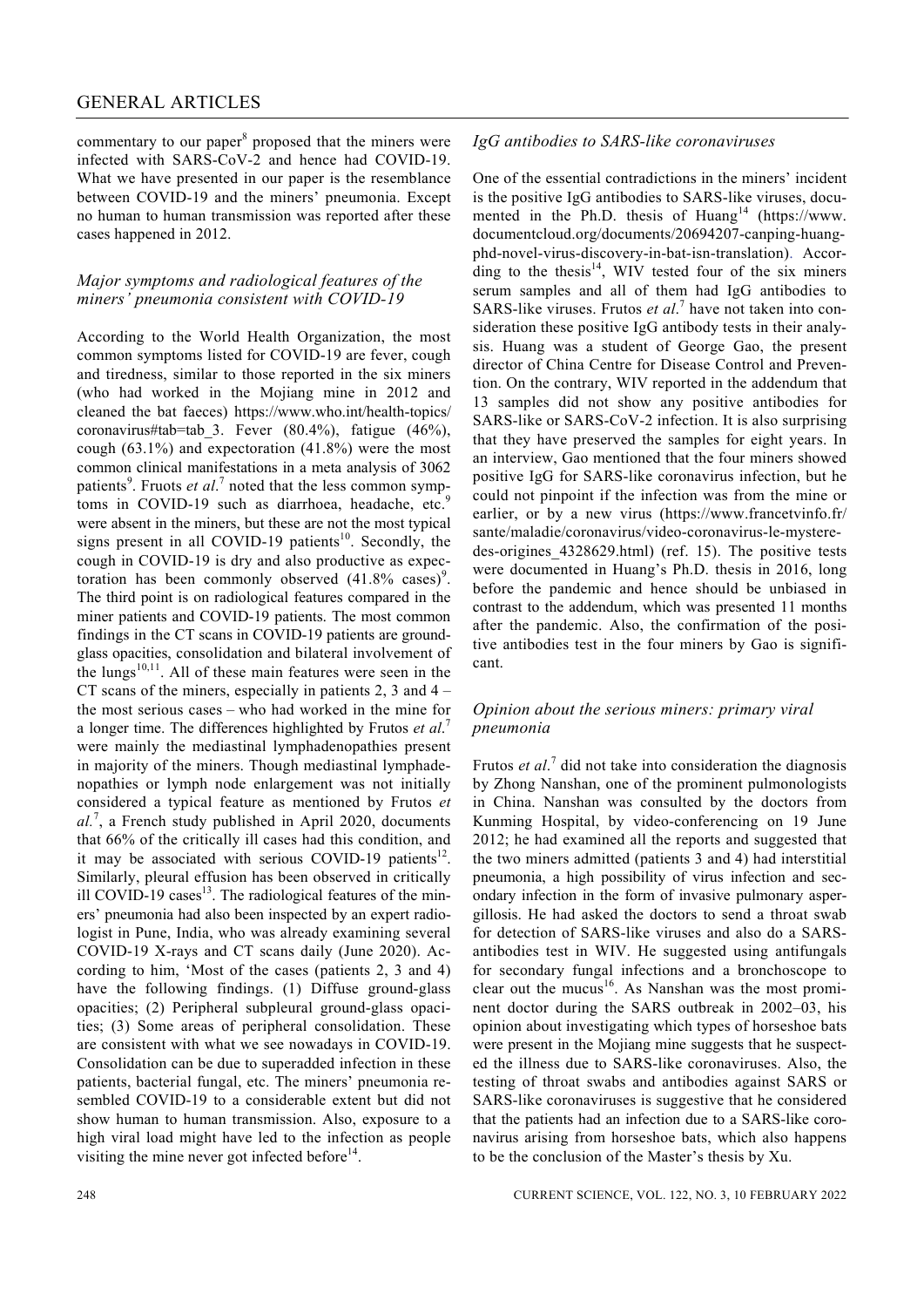#### **Discussion about the late disclosure of facts related to the Mojiang mine by WIV**

## *Addendum to Zhou et al. confirmed Mojiang mine incident (November 2020)*

After one month of the publication of our article<sup>6</sup>, an Addendum $17$  was published. The authors declared for the first time that WIV had been sampling the Mojiang mineshaft for three years, from 2012 to 2015. Shi Zhengli and her colleagues had suspected that the miners had been infected by an unknown virus, and hence they sampled bats, rats and musk shrews in and around the cave $17$ . Out of a total of 1322 samples collected, they detected 293 diverse coronaviruses, which comprised a total of nine SARS-like coronaviruses, including RaTG13 (ref. 17). The eight SARS-like coronaviruses were not reported in their pre-pandemic and post-pandemic papers<sup>18,19</sup>. Shi Zhengli and co-workers also admitted that they had analysed 13 serum samples collected between July and October 2012 from four of the patients (miners), of which the patient who had died showed severe respiratory disease. However, neither did they publish the remaining partial or complete sequences of these eight SARS-like coronaviruses nor disclose their sequence  $\text{Ids}^{17}$ . Also, the addendum did not reveal any detailed information of the 2012 miners' pneumonia.

*SARS-CoV-2, RaTG15, RaTG13 and seven other coronaviruses from the mine form Clade 4 (May and December 2021)* 

A manuscript co-written by Shi Zhengli and Peter Daszak<sup>4</sup> and published in 2020 does not document that the eight SARS-like coronaviruses (Ids 7909, 7896, etc.) were from the Mojiang mineshaft, and only 'Yunnan' is mentioned. In May 2021, after 1.5 years of the pandemic, Shi Zhengli published a pre-print followed by a publication<sup>20</sup> reporting that eight more viruses are in the same clade as SARS-CoV-2 and RaTG13, all collected from the Mojiang mine.

 The sample 7909 (ref. 4) was renamed RaTG15, in this paper $^{20}$ , a publication after about two years after the pandemic. However, it is surprising that though WIV mentioned these viruses in 2021, they were working on some of these viruses before the pandemic. A Master's thesis under the guidance of Shi Zhengli in 2019 (ref. 21) (https://drive. google.com/file/d/14dLB8uDw5NEO-A3H\_pPuCab\_MO-UVsa2l/view?usp=sharing) mentions the sequencing of a few (7909, 7896, etc.), making it clear that many samples from the Mojiang mine were being studied in WIV. The WHO report on COVID-19 origins (https://www.who.int/ publications/i/item/who-convened-global-study-of-originsof-sars-cov-2-china-part) also lacks any comments on the miners incident, except that 'WIV researchers think that the miners died due to a fungus in the mine', a fact also

discussed by Alex<sup>8</sup>. In the WHO report annexe, Shi Zhengli has mentioned that Clade 4 (consisting of SARS-CoV-2, RaTG13, RaTG15, etc.) is specific for Yunnan. The question is why none of these sequences were published before or immediately after the pandemic. Many crucial facts regarding RaTG13, RaTG15 and the Mojiang mine were not disclosed by WIV in a timely manner, which would have been essential with respect to the question of how the virus originated. Hence, as recently mentioned by Vineis and Salmaso<sup>21</sup>, the case is still open.

## **Mojiang mine inaccessible and closed for reporters and researchers**

Access to the Mojiang mine has been denied by China. Reporters from various new agencies could not enter the area because of roadblocks and secret police in late 2020 and 2021 (refs 15, 23–25). If there is nothing to hide, why is access to the mine denied? Also, Shi Zhengli had confirmed in an interview that the Mojiang mine was closed for outsiders after 2012 and probably accessed by WIV researchers at least till 2015 (ref. 17).

### **Summary and future suggestions**

WIV collected coronavirus samples, including SARS-like coronaviruses from the Mojiang mine, an abandoned mine in Yunnan, South China, including RaTG13, one of the nearest neighbours of SARS-CoV-2 and eight more from the clade.

 It was from the same mine that six people went to clean the bat faecal matter, fell ill with severe pneumonia and three of them died in 2012. The miners' pneumonia and complications were probably caused by SARS-like coronaviruses in horseshoe bats in the mine, as concluded in the Masters' thesis<sup>6</sup> and as suggested by Nanshan. It resembled COVID-19 on retrospective analysis done by us, although we have never claimed earlier or here that it was COVID-19.

 We have not proposed any 'Mojiang miners' theory', but just show the connections of the miners' pneumonia incident and RaTG13 to WIV, Wuhan. WIV scientists visited the mines and collected 1322 samples during their visits from 2012 to 2015. No third party has access to these samples and information about the samples as the databases from WIV has been offline since September 2019 (ref. 26). Also, they have at least 13 serum samples from the miners who fell seriously ill in 2012. These should be submitted to international researchers.

 We suggest that all the samples from the miners (serum samples, throat swabs, etc.) should be given to a thirdparty international research laboratory. Metagenomic data from all these samples would clarify the situation, as suggested by  $Alex^8$ . It would be important to know if any of the samples from the mines or miners had the progenitor